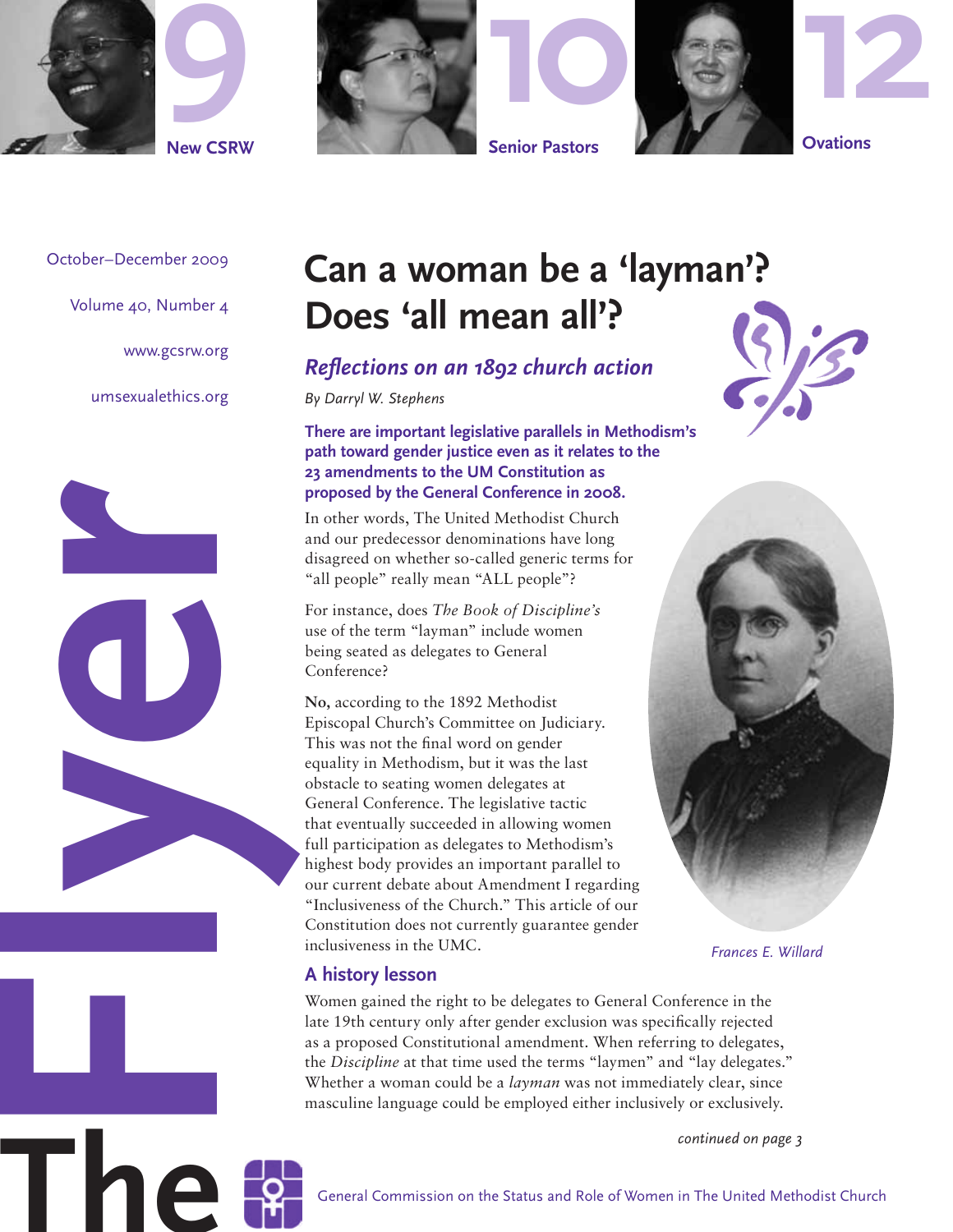## **Stop the physical—and spiritual—violence**



**Earlier this year, I was stunned by the news that three women were shot to death at a Pennsylvania health club by George Sodini, 48, who then turned the gun on himself. He reason for the massacre? Some women apparently had the effrontery to say 'no' to dating him.** 

Recently, I spent time recently with girls (the youngest 8) and women from Bosnia, Kuwait, Rwanda and Congo,

were raped by soldiers while their countries were at war. Sexual violence against women and girls continues to be an accepted tactic of war and terror, even at the hands of soldiers who claim religious virtue and ideals as the reason they are in battle.

These are the most extreme expressions of violence and anger aimed at women in our society. But even among "civilized" people—and even in the church—women are often under emotional, spiritual and physical assault.

Across the church, we still encounter congregations and church leaders who openly challenge women as pastors and who are allowed to say, "We don't want a woman!" and to be appeased. One clergywoman reports that her PPRC chairperson called her a b\*tch in a meeting, and no other member challenged that verbal assault.

It's past time for our church to speak with a loud voice and, more importantly, with actions to say that verbal and physical violence will not happen, starting with the church. Pastors must preach it, Sunday schools must teach it, women and men must model it, and denominational leaders must give public witness to it.

And we can't just be anti-violence. We must also be pro-women, propartnership and repentant of the church's history of excluding and dismissing women. As a Christian community, we must also say and live and affirm and teach and preach that women's voices, women's presence in all settings, women's perspectives, women's stories and women's prophetic witness are absolutely necessary to the church's worship, witness and work.

The step from "dumb-blonde" jokes and saying, "We don't want a woman!" to verbal and physical assaults against women is sometimes a very short step because it's all about how we devalue women.

Happily, the steps toward wholeness are just as clear: Jesus demonstrated it in his encounter with the Syrophoenician woman. When we finally agree as a church that we will fully embrace sisters of the faith as full and equal partners in ministry and mission, administration and discipleship, true healing in our world will begin.

Watch for God's new thing!

Marca BD

*M. Garlinda Burton, General Secretary*

**The Flyer** *October–December 2009*

The Flyer *is published four times yearly by the General Commission on the Status and Role of Women in The United Methodist Church. Primary distribution of* The Flyer *is through the Annual Conference Commissions on the Status and Role of Women and Response Teams. Women outside the United States, please ask your bishops' office to make sure you get* The Flyer.

*The General Commission on the Status and Role of Women, an agency of the worldwide United Methodist Church, acts as advocate, catalyst and monitor to ensure the full participation and equality of women in the church.*

#### *GCSRW Officers*

*Bishop Mary Virginia Taylor, President Chita Millan, Vice President Diane Kenaston, Secretary*

#### *Staff*

*M. Garlinda Burton S. Kim Coffing LeeAnn Goldman Elaine Moy Darryl Stephens*

#### *Communications Coordinator/*

**The Flyer** *Editor Heather Peck Stahl hstahl@gcsrw.org*

**The Flyer** *Editor Kristin K. Knudson*

*Web Editor Lindsey Graham lgraham@gcsrw.org*

#### *gcsrw@gcsrw.org*

*Correspondence/change of address For a subscription to our online FLYER starting in January 2010, go to www.gcsrw.org to subscribe.*

*Direct change of information to: General Commission on the Status and Role of Women, 77 W. Washington St., Suite 1009, Chicago, IL 60602, 312.346.4900*

*Permission to reprint is not required; a credit line is requested.*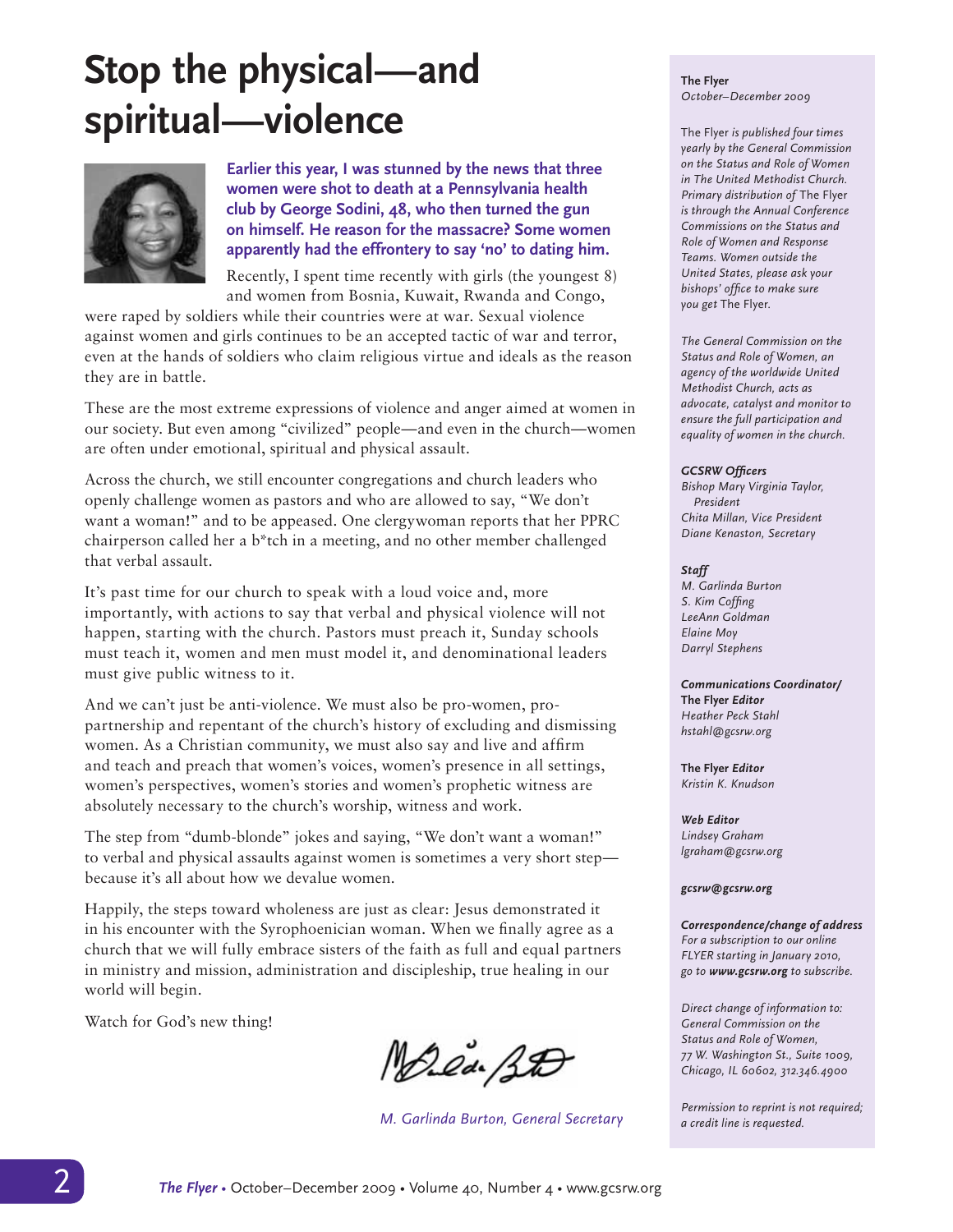## **All means all** *continued from page 1*

In 1892, after some 20 years of brewing debate about the permissibility of women delegates, the MEC's Committee on Judiciary ruled, in this context, that laymen applied only to men. The Judiciary report made clear that its decision was a narrow interpretation of the word of law, not "an opinion as to the wisdom of the law," implying that some members of this committee wished to see the law changed.<sup>1</sup>

Supporters of women's rights decided to challenge the ruling by proposing a Constitutional amendment to state explicitly that the *Discipline*'s use of male language for delegates was meant to refer to men exclusively. John W. Hamilton, a clergy delegate from the New England Annual Conference, proposed a substitute to the Judiciary report at the MEC's 1892 General Conference. The "Hamilton Amendment" resolved to put the matter before the annual conferences in the form of a vote to amend the second Restrictive Rule to read that "delegates must be male members."

Furthermore, the resolution explicitly stated that if the amendment failed, the term "lay delegates" would thereafter be construed to include both men and women.<sup>2</sup>

The plan worked. As a change to the Restrictive Rules, it would have required a three-quarters majority of all annual conferences to pass, which its supporters could not muster. A compromise was soon reached and four women were allowed full participation as delegates in 1896.<sup>3</sup> The Hamilton Amendment was a keen legislative tactic that effectively relocated the burden of support on this divisive issue to those who would make it a matter essential to the polity of the church.

## **Make gender-inclusion explicit**

Now, in the 21st century, United Methodist women again confront an ambiguously worded polity that does not protect them from discrimination. The United Methodist Constitution, as recorded in the 2008

*continued on page 4*

## **Laywomen's participation in General Conferences 1888–1946**

## **1888**

**Frances E. Willard, Mary Clarke Nind, Amanda C. Rippey, Angie F. Newman,**  and **Elizabeth D. Van Kirk** are elected delegates to the M. E. General Conference, but are denied seating.

## **1896**

Four women delegates are seated at the General Conference of the Methodist Protestant Church (laywomen **Melissa M. Bonnett, Mrs. M. J. Morgan,** and **Mrs. A. E. Murphy;** and clergy woman **Eugenia St. John**).

**1893**

First women delegates are seated at the General Conference of the U.B. (**Mattie Brewer** and **Mrs. S. J. Staves**).

## **1904**

Women are given laity rights and admitted to the M.E. General Conference as delegates.

## **1910**

The M.E. Church, South General Conference denies women laity rights.

## **1922**

First women seated as delegates at General Conference of the M. E. Church, South (18 women lay delegates).

## **1946**

**Irene Haumersen** and **Mrs. Edward Stukenberg** are the first two women delegates attending the General Conference of the Evangelical Church. They are also delegates to the joint E.U.B. General Conference immediately following.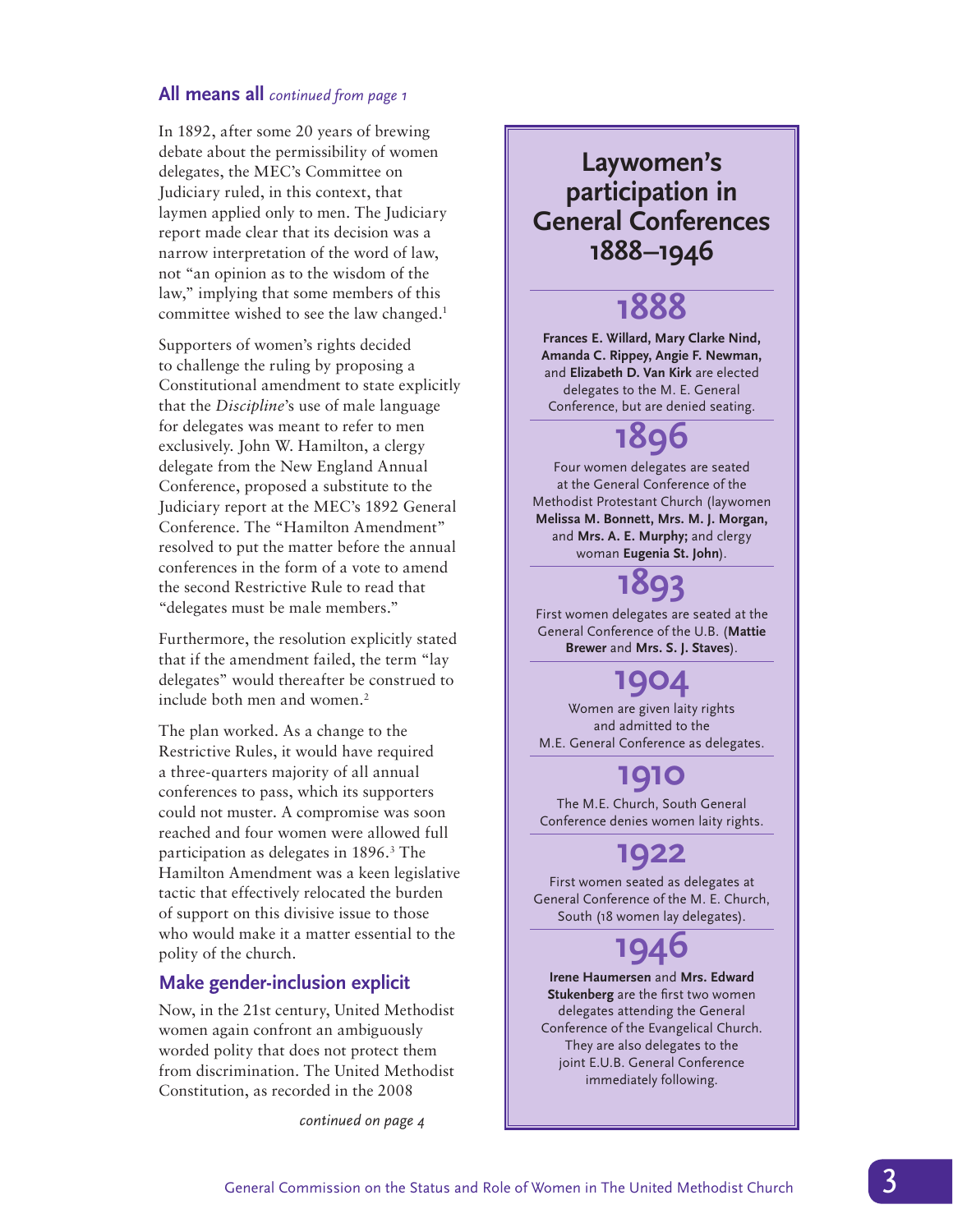## **All means all** *continued from page 3*

*Book of Discipline*, guarantees full and equal participation and inclusion of "all persons without regard to race, color, national origin, status or economic condition." However, gender is not specifically included. What is the legislative intent behind this omission?

Two different actions by the 2008 General Conference have served to confuse matters. A petition by the General Commission on the Status and Role of Women to to add "gender" to Article IV was rejected. A separate petition, which would have permitted the denomination to discriminate against persons because of their "sexual orientation, sexual practice, or gender identity" was also rejected. Remember,

(I submitted the latter petition in the spirit of the Hamilton Amendment, to challenge the church to explicitly exclude gender and sexual orientation as categories of inclusiveness in its Constitution, if this is what a super-majority of the church believes.)

Both actions were met with unanimous agreement within the same assigned legislative committee, and a compromise petition—to drop all the protected categories and let the Constitution read simply that "all people" should be

included in all areas of church life—was approved and forwarded for ratification by the annual conferences.

Specifically Amendment I, which was considered by annual conferences around the connection beginning last summer, replaces the list of included categories of persons with language that simply states "all persons shall be eligible." The intent behind this "all means all" legislation is to

> refuse to Constitutionally exclude any class of persons from being eligible for church membership and participation.

Does "all" mean "all," though? The jury is still out. While the annual conferences in the United States appear to have defeated the amendments, the annual conferences in Europe and Africa have yet to complete voting.

Is the United Methodist Church willing to make gender discrimination a legal, non-negotiable, constitutive part of its polity? No, but neither has our church guaranteed

constitutionally that women will be *fully* included.

*Darryl W. Stephens is GCSRW's assistant general secretary for sexual ethics and advocacy.*

*For a proposed amendment to be ratified, two-thirds of the aggregate number of voting annual conference members must approve. The worldwide votes will be announced during the May 2–6, 2010, Council of Bishops meeting in Columbus, Ohio.* 

*<sup>3</sup> Lewis Curts, The General Conferences of the Methodist Episcopal Church, From 1792 to 1896 (Cincinnati: Curts & Jennings, 1900), 341–51.*





annual conference

voting continues

through

spring 2010!

*<sup>1</sup> Journal of the General Conference of the Methodist Episcopal Church held in Omaha, Nebraska May 2-26, 1892, ed. by Rev. David S. Monroe, D.D. Secretary of the Conference. (NY: Hunt & Eaton; Cincinnati: Cranston & Curts, 1892), 486.*

*<sup>2</sup> Ibid., 486–7.*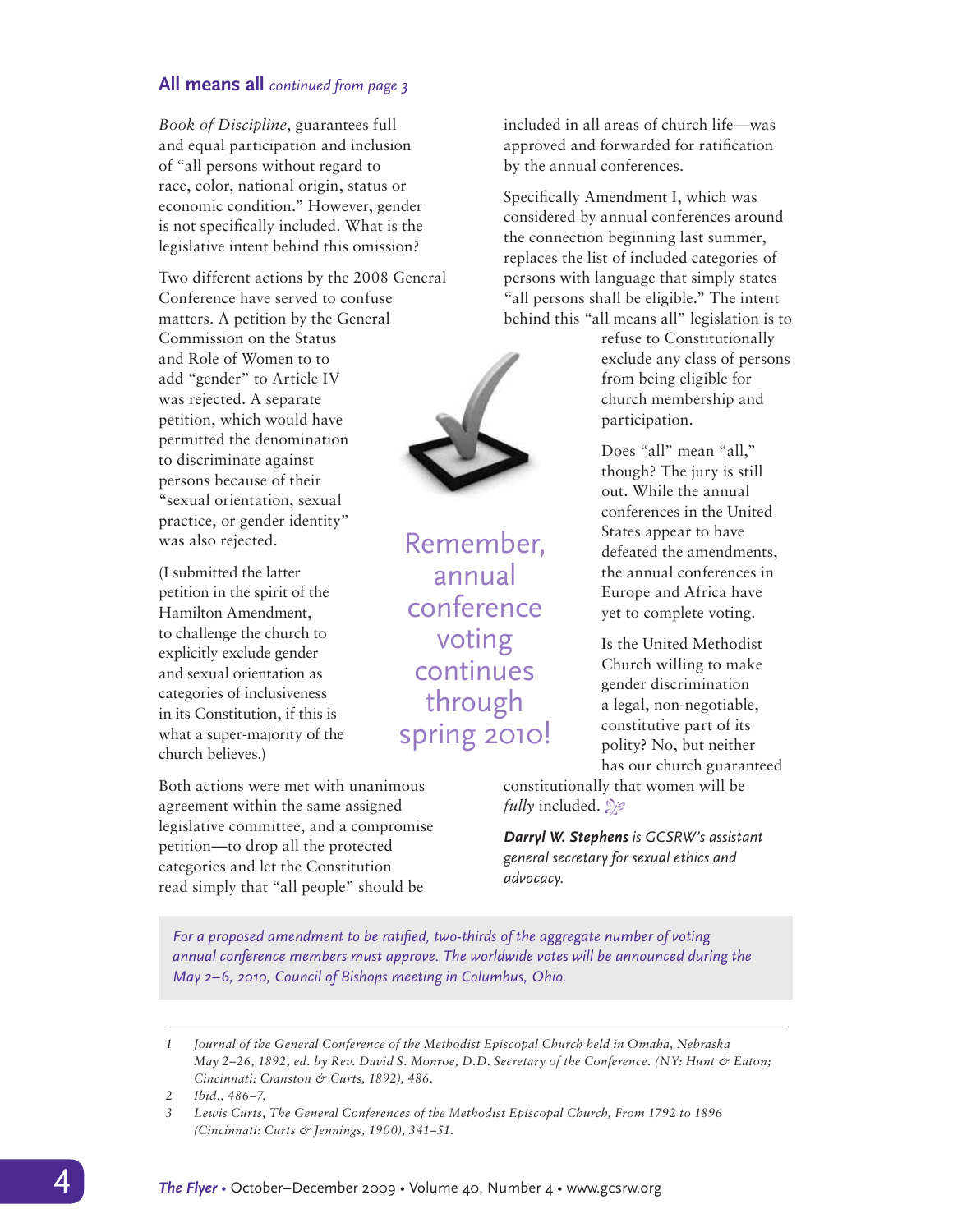*An artist and pastor reflects on the coming of Christ*

## **Turning panic to peace during Advent**

*By Lauren Heather Lay*

## **Peace on earth is such an elusive concept. The mere thought that "Christmas is coming" sends some of us into hyper-overload.**

Jesus was not born in a manger so that we would hock our homes to put presents under the tree or run ourselves ragged doing too many activities that neglect bringing us closer to the realities of Emmanuel, God with us.

As a clergy-artist, I'm all about balance. I choose to nurture my relationship with God in a very deliberate way. While the rest of my world is in chaos mode I set aside time for quiet contemplation. My favorite way to do this involves setting up a studio in the church sanctuary. I make space for listening to God by entering into a 12 hour period of prayer and art-making. One Advent, an icon-like mother and child image emerged from this time of prayer. Last Advent, more impressionistic swirls of color came from a meditation on the annunciation and birth narrative.

Peace comes from living out passion—that place where God has particularly gifted us. When that passion makes a difference in the lives of others, we nurture relationships with God, self, and neighbor.

Peace also comes from participating in the moment. Wherever "here" is and whoever shares this moment with you, do not relocate in your mind to the next place on your agenda. This moment demands your attention. If it didn't demand your attention, why are you here?

Enjoying the chaos brings peace. Whether you are the type that is a minimalist when it comes to decorating for Christmas, or one who enjoys decking every last inch of the hall with boughs of holly, pay attention to the details! I am a collector of angels and my tree is one gloriously diverse choir of angels of wood, glass, paper, fabric and ceramic—a chaotic and fun tribute to the sounds and sights of that first Christmas.

Christmas cantatas and pageants are not for those allergic to chaos. But through that chaos of costumes, music, and live animals (Obviously the idea of someone who thrives on chaos!) and final presentation, the thread of the story of the birth of the Jesus binds this element of the Advent season into a way to peace. Even with a rooster (yes, a rooster!) interrupting the biblical reading at last year's Live nativity, the story came through loud and clear. Peace. Peace. For unto us a child is born.

Live and love with your heart and your eyes open this Advent season. In the midst of the inevitable chaos, thrive in the promise of God's peace.  $\mathcal{Z}$ 

*The Rev. Lauren Heather Lay is pastor at Christ UMC of Baltimore County, Maryland.*

*Photo by Kate Thomas*



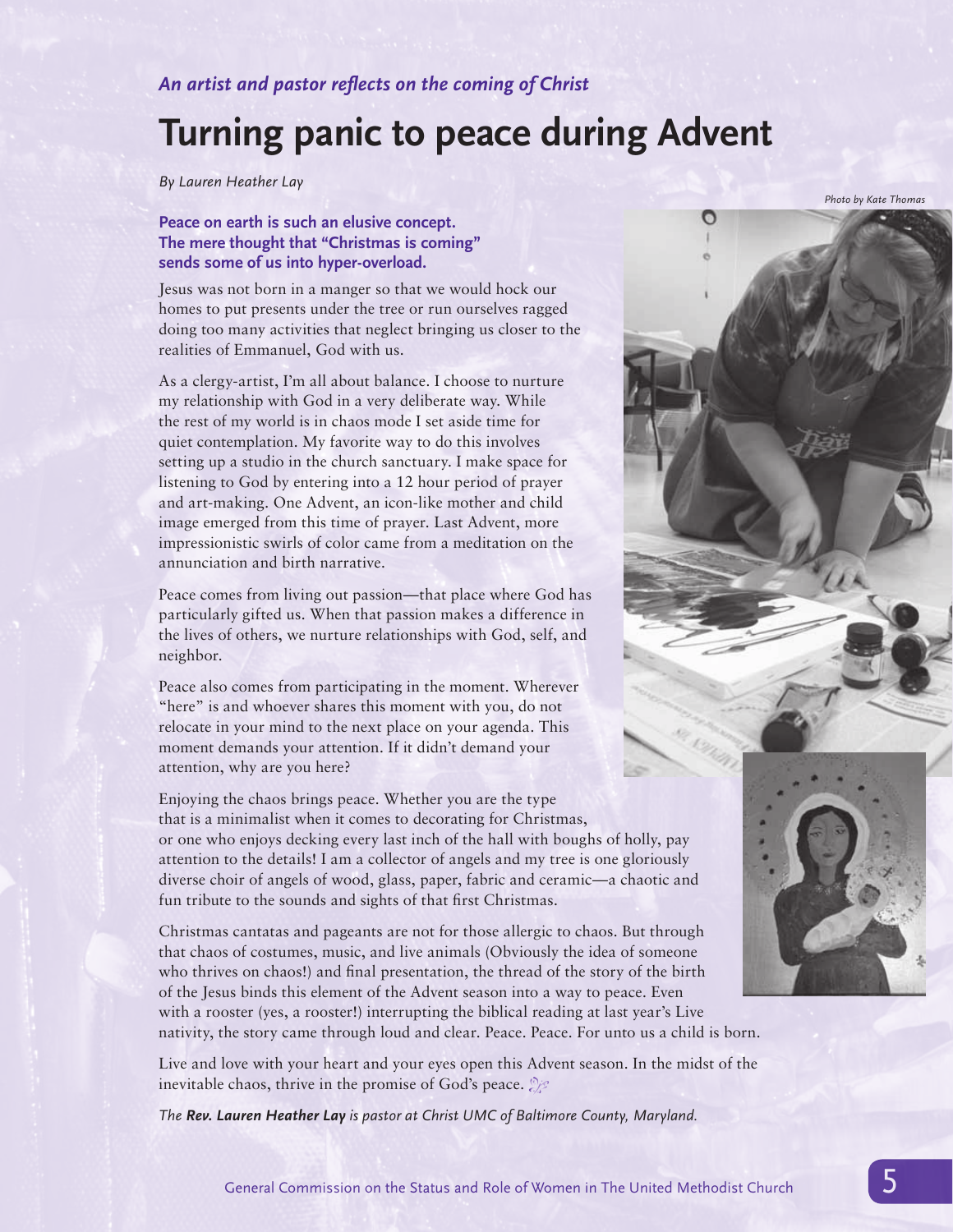## **Make your holiday gift last a lifetime; give to empower women, end sexism**

## **Scented candles and silk neckties make nice gifts, but what if the same dollars could transform the church and the world?**

Your gift this season to the Advocacy for Women Endowment Fund, administered by GCSRW, will help us build a United Methodist Church where the gifts, perspectives and witness of women are fully embraced and honored, and women and men work together to make institutional sexism a thing of the past.

Your gift this season can help to create a Christian communion that is so transformed it becomes one more authentically working with Jesus Christ to bring justice, healing and grace to a hurting world.

The goal of the Advocacy for Women Endowment Fund is to:

- Support a permanent internship for UM lay and clergywomen;
- Seed regional women's advocacy and justice ministries through The United Methodist Church around the world;
- Fund research about the status and role of women in the life of the church, where we are making progress and what obstacles we must yet overcome.

Your gift of \$100 or more this Advent season will help usher in a new era of cooperation and justice-making, with women and men in partnership to stamp out institutional sexism in the church and to live the Gospel of Christian inclusion and

reconciliation. You can give online at **http://undesign.x9tech. com/gcsrw/EndowmentsandGifts.aspx** or send your gift with the form below.

Please consider making an annual pledge or one-time gift today. To learn more about the Advocacy for Women Endowment, visit our website at www.gcsrw.org and select "Endowment Opportunities" under "Highlighted Areas of Interest".

The pressures of sexism and racism still exist within our church. Some women and young girls think that it is impossible to become leaders. Let's continue to strive to bring God's justice into the world by liberating our sisters from the concept of sexism and racism. We can help our denomination "change" to reflect the racial and gender diversity.

Please pray and support our women by giving to our Advocacy for Women Endowment Fund. Also, support the voices, concerns, and gifts of all women, including young girls and women of color in our denomination.

*Marvin Shackelford is a GCSRW board member and chairperson of the Advocacy for Women Endowment Fund Committee*

## Your gift can Empower Women

## **http://undesign.x9tech.com/gcsrw/EndowmentsandGifts.aspx**

**The General Commission on the Status and Role of Women receives .001 cents for every dollar that is placed in the offering plate at a United Methodist church (one of the lowest rates in our denomination).** 

With women making up more than half of the church's total membership, it's clear that the Advocacy for Women Fund which provides research, scholarships, skill development, theological studies, and salary support for pastors outside the United States—is vital.

## **YES!**

**I would like to give \$ \_\_\_\_\_\_\_\_\_\_\_\_\_\_ in honor of in memory of in celebration of \_\_\_\_\_\_\_\_\_\_\_\_\_\_\_\_\_\_\_\_\_\_\_\_\_\_\_\_**

I  $□$  do  $□$  do not consent to be thanked in an upcoming publication.

**6** *The Flyerrer Berlinger – Contributions are tax deductible.*<br>All contributions are tax deductible. City/State/Zip Mail this form and your contribution to: **Advocacy for Women Fund, GCSRW, 77 W. Washington St., Suite 1009, Chicago, IL 60602** Or call: 312.346.4900

| Name |                        |  |
|------|------------------------|--|
|      | <b>Mailing Address</b> |  |

City/State/Zip

Annual Conference

Email Address

#### **Please notify the following person(s) of my contribution:**

Name

Mailing Address

City/State/Zip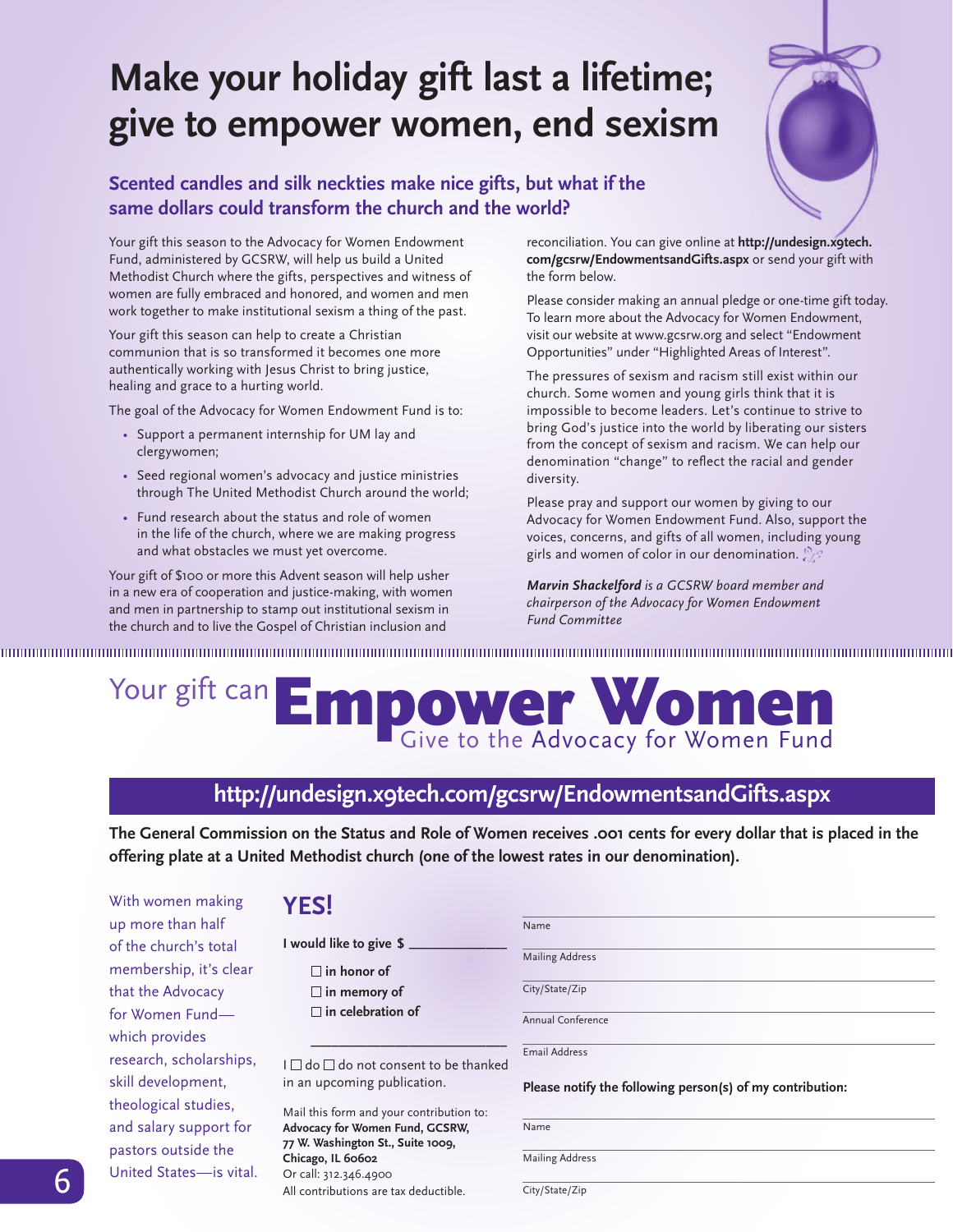## umsexualethics.org

**Improved site offers tools for survivors, congregations, leaders**

## **GCSRW will launch new umsexualethics.org in November** ➚

*By Darryl W. Stephens*

**The sexual ethics website (www.umsexualethics.org), sponsored by the General Commission on the Status and Role of Women (GCSRW) is getting a new look and feel, with a revised access page, a new logo, streamlined visual presentation and updated content.** 

The website, first introduced by GCSRW in 2006, is currently undergoing beta-testing and is scheduled for a public re-launch November.

The website was created to promote awareness justice, and healing in The United Methodist Church through prevention training and just resolution of cases of sexual misconduct in church related settings.

Education is central to this ministry. The UMC has well-written, powerful resolutions on sexual misconduct. The new website is designed to communicate this information clearly and effectively. The site will also promote best practices from around the connection and provide new opportunities for collaboration among annual conference and agency leaders within the UMC.

**Sexual misconduct** is a continuum of unwanted sexual or gender-directed behaviors by either a lay or clergyperson in a ministerial role (paid or unpaid). Behavior may include misuse of the pastoral or ministerial position by using sexualized conduct to take advantage of the vulnerability of another.

The site is organized around four primary audiences:

- **»** victims / survivors
- **»** conference leaders
- **»** local churches
- **»** "accused / confused"

Resources include: instruction and support for filing a complaint, definitions and denominational policies; sample policies and guidelines for local churches, annual conferences and agencies; information about sexual ethics training for clergy and laity, book reviews and bibliographies, and guidance for self-reporting by perpetrators.

New features planned for this website include a sexual ethics blog (weekly essay with reader comments), an informative "wiki" (online collaborative forum) with articles and definitions of important terms, and online tutorials for local churches, lay leaders, and clergy.

In addition to offering information for occasional users, the site will eventually become a virtual workspace for the denomination's Sexual Ethics Task Force, the Crisis Response Team Leaders' Network, and the Sexual Ethics Trainers' Network. The quarterly *UM Sexual Ethics* newsletter will be integrated into the site in 2010.  $\mathbb{Z}^2$ 

*The Rev. Darryl W. Stephens is GCSRW's assistant general secretary for sexual ethics and advocacy.*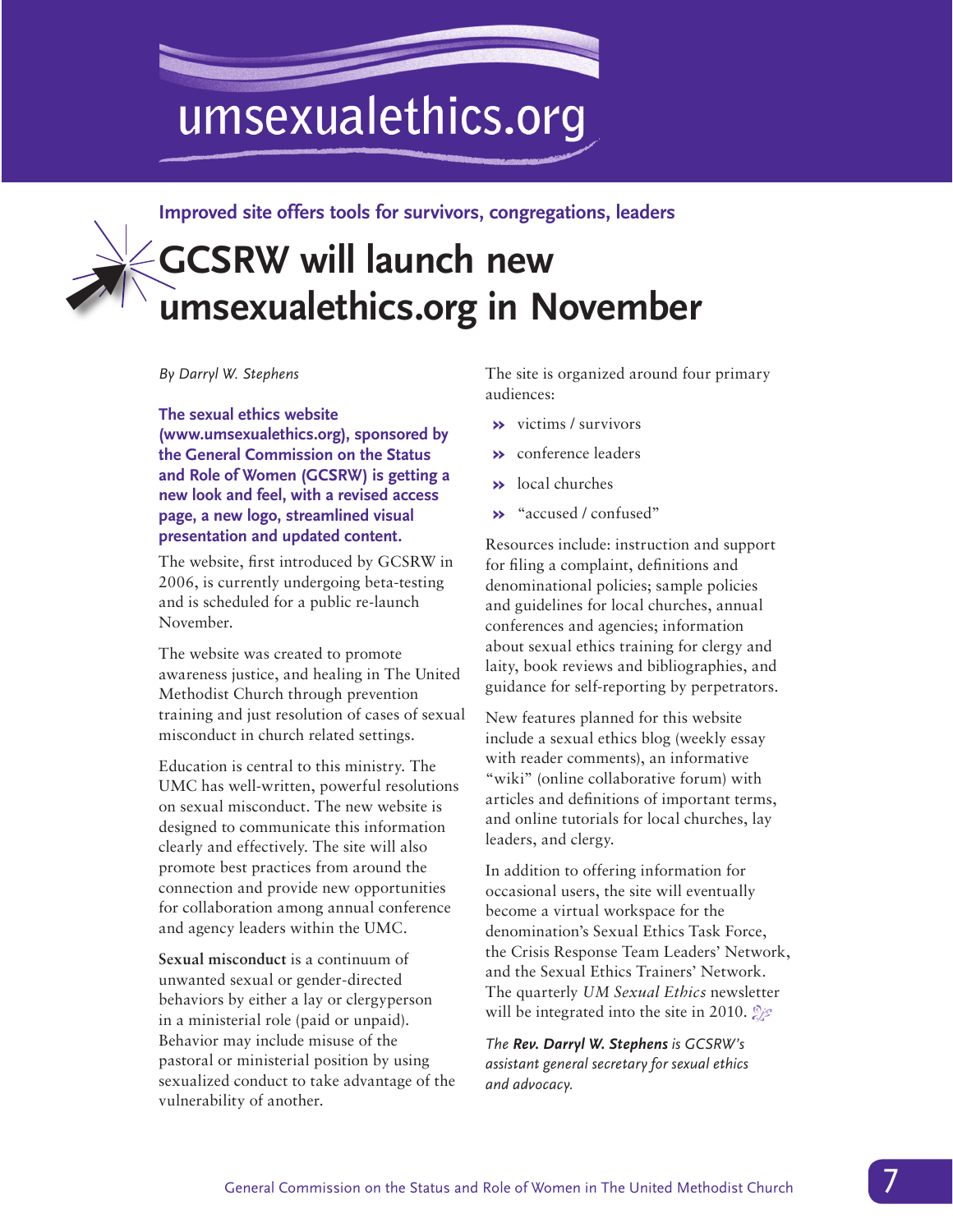## **Conferences invest in equipping sexual ethics trainers**

#### *By Darryl W. Stephens*

**Leaders from seven United Methodist annual conferences attended 12-hour study sessions to equip trainers on the prevention, intervention, and adjudication of cases of clergy sexual misconduct.** 

Clergy from the the California-Nevada, Mississippi, Texas, and Florida conferences gathered in Phoenix in May for a "training of trainers" by the Seattle-based FaithTrust Institute. The workshop, "A Sacred Trust: Boundary Issues for Clergy and Spiritual Teachers," addressed issues of professional boundaries for ministerial leaders, dating and dual relationships, gifts, and self-care.

The six United Methodists who attended the 12-hour seminar are now equipped to conduct workshops in clergy sexual ethics and boundaries. The three attendees from California-Nevada will lead a workshop in November for all elders, deacons, and local pastors in that conference.

Clergy from the Greater New Jersey, Kansas West, Texas, and Southwest Texas conferences were among those trained in June in Seattle at a session on responding to clergy misconduct. This workshop, also sponsored by the FaithTrust Institute, recommended models and best practices to help conference leaders respond to complaints, conduct investigations and adjudicate cases of misconduct of a sexual nature by clergy. The eight United Methodists who attended the Seattle training are

## **National "Do No Harm" event scheduled for January 26–29, 2011**

Ask your bishop to send you to this event if you are a Response Team leader, Safe Sanctuaries Team leader, sexual ethics trainer or judicatory leader involved in any aspect of addressing problems of clergy sexual misconduct in your conference. Watch for details next year.



*Participants in the May training included (from left to right): Lisa Garvin (Mississippi), Marie Fortune (FaithTrust), Dan Bell (Florida), Elmar DeOCera (Cal-Nevada), Kathy La Point-Collup (Cal-Nevada), Maggie McNaught (Cal-Nevada), and Darryl Stephens (Texas, GCSRW).*

#### **Join the Trainer's Network!**

GCSRW is now in the process of forming a UM Sexual Ethics Trainer's Network to facilitate the efforts of people who provide sexual ethics and boundaries training for clergy in our annual conferences. This network is designed to promote collegial sharing, collaboration, and mutual resourcing among conference trainers, as well as to provide support and advanced training for trainers. If you would like to participate in this network, please contact Darryl W. Stephens in the GCSRW office. Email **dstephens@gcsrw.org** or call **312.346.4900.**

now better equipped to facilitate effective judicatory responses to misconduct within the UMC.

Identifying and deploying qualified trainers in sexual ethics is a key strategy to the work of the General Commission on the Status and Role of Women, as most U.S. annual conferences require clergy to attend at least one sexual ethics workshop each quadrennium. The Commission, in partnership with other church-wide agencies plans to train more trainers and create a network of trainers to better serve the denomination.

If you have received recent training by the FaithTrust Institute, GCSRW or other groups in the area of sexual misconduct prevention and intervention—and if you would like to be part of our network please contact Darryl Stephens at GCSRW (dstephens@gcsrw.org).  $\mathcal{E}$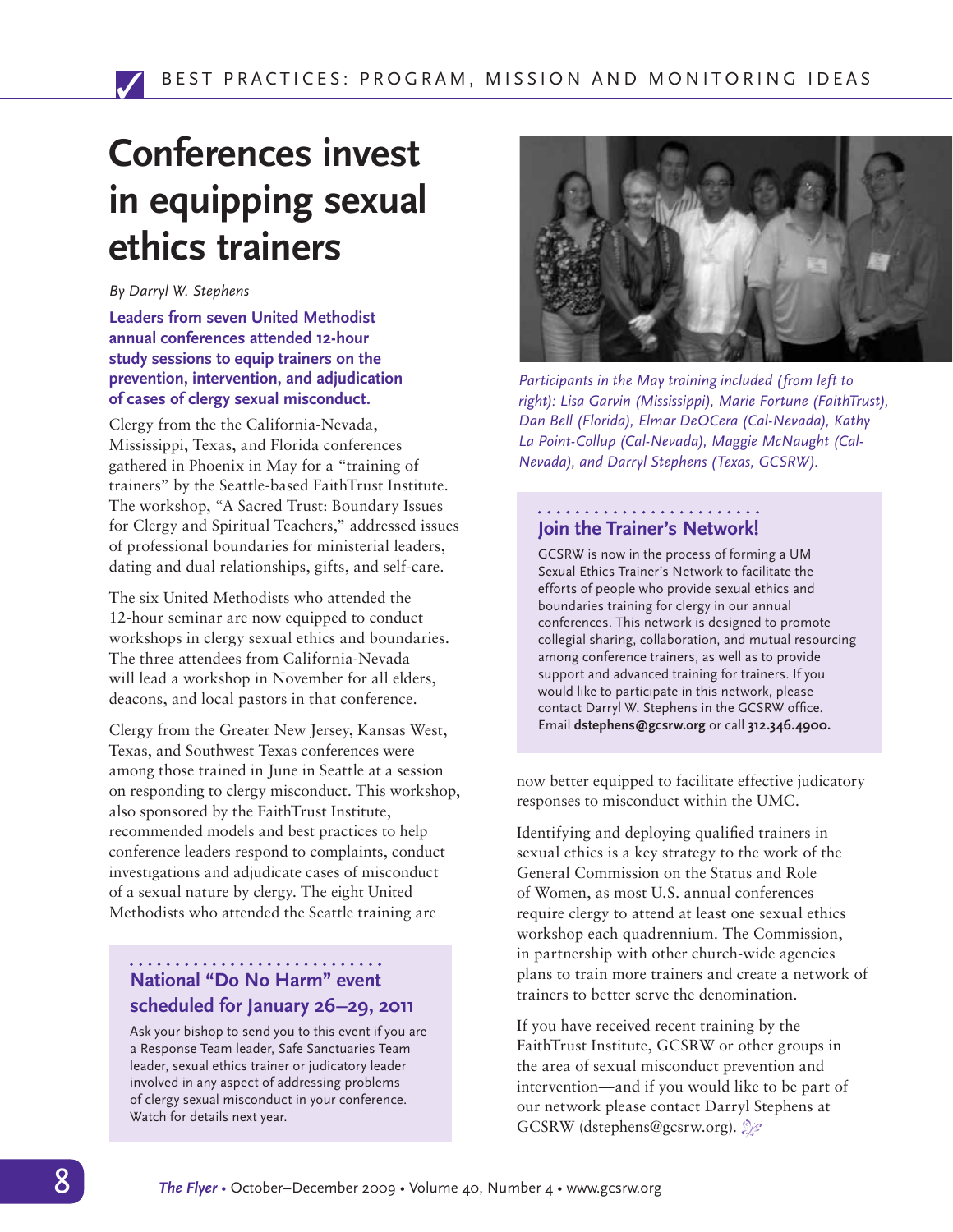## **First CSRW coming to Mozambique**

**In what may be a first among United Methodist annual conferences in Africa, the Mozambique Annual Conference will create a committee on the status and role of women, starting in December.**

Bishop Joaquina Nhanala of Mozambique, a member of the General Commission on the Status and Role of Women and the first women elected a United Methodist bishop in Africa, said her conference will name members to the committee at their annual conference session Dec. 9–12, 2009 in Inhambane Province.



*Bishop Joaquina Filipe Nhanala*

"We believe it is time. We will bring women and men together to work for full inclusion of women in our conference ministries," the bishop explains.

The creation of the new committee coincides with the 30th anniversary celebration of ordination of women as United Methodist pastors in Mozambique, she said. Clergywomen are planning commemorative drama and special worship for the conference session; naming the new gender justice committee will cap the celebration.

M. Garlinda Burton, GCSRW general secretary, will attend the annual conference session to support the bishop and the new committee.  $\mathcal{L}$ 

## *Worth Repeating*

 $\mathsf{\leq} \mathsf{\leq}$  The women we honor today teach us three very important lessons: One, that as women, we must stand up for ourselves. The second, as women we must stand up for each other. And finally, as women we must stand up for justice for all. 99<br>> Michelle Obama at the International Women of Courage Awar<br>-

*> Michelle Obama at the International Women of Courage Awards*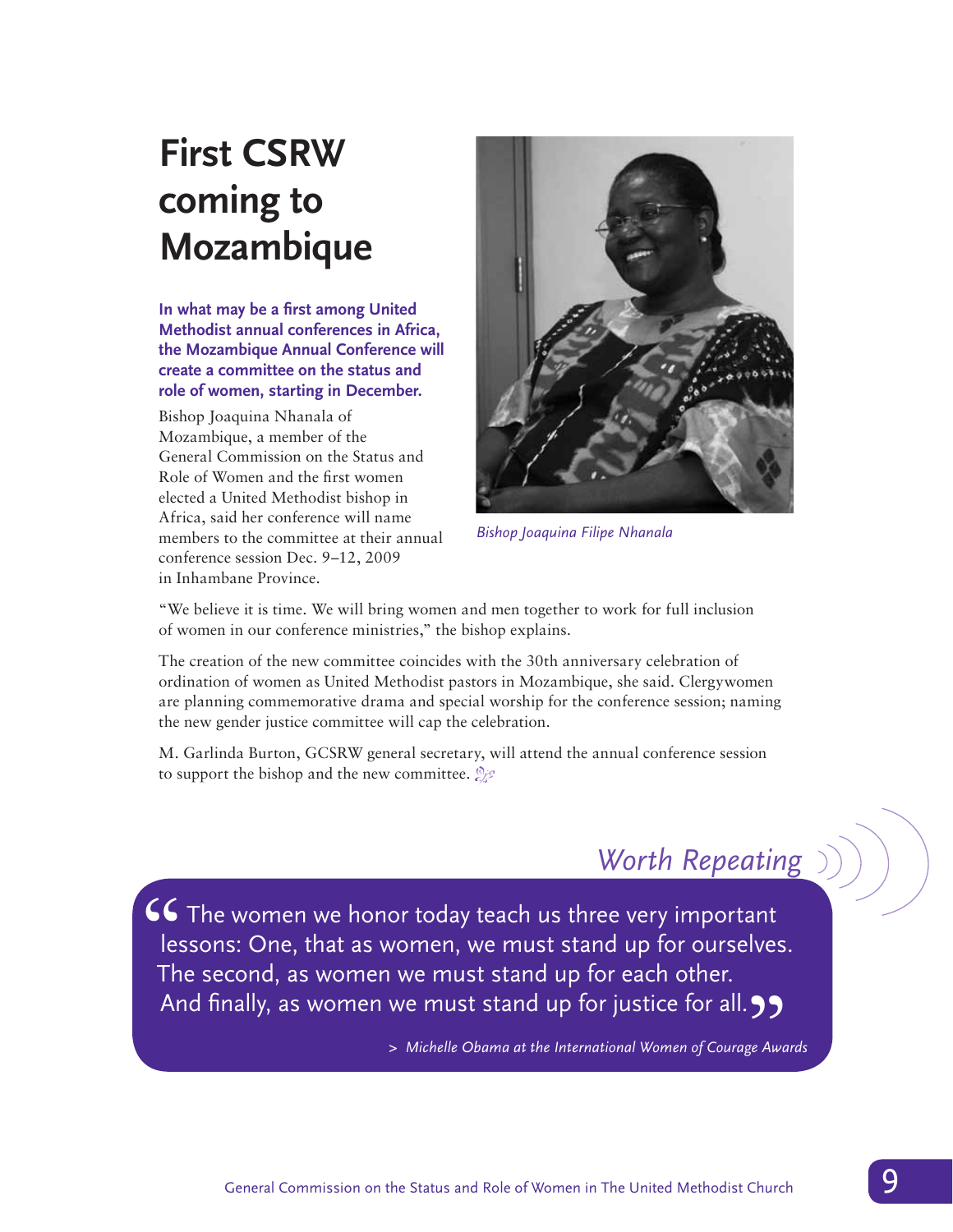## **Women still pioneers as senior pastors, survey shows**

*A UMNS Report • By Vicki Brown*

#### **Women who lead large United Methodist churches are still pioneers, a new survey has found.**

Nine out of 10 lead women pastors at churches with more than 1,000 members are the first woman to lead those churches, according to a survey of 94 women and 300 men who are senior pastors of large congregations.

The study, part of the Lead Women Pastors Project of the United Methodist Board of Higher Education and Ministry, also found that women have to work harder for acceptance and appear less likely than men to pursue appointments at large churches.

But those women leading larger churches are building the foundation for greater changes in the status of women clergy, said project leaders who met recently in West Palm Beach, Fla.

"Now that we are here in places above the stained-glass ceiling, we can begin to create a culture that affirms the gifts of women within our churches—from children and teenagers in the local congregation to women enrolled in seminary," said the Rev. Trudy Robinson, a project leader who is pastor of First UMC, Cheyenne, Wyo.

## **Coaching younger women**

The pastors' project is moving into its second phase, in which 16 women nominated by bishops as having the potential to lead large-membership churches will go through a training program. Each woman will be paired with a coach who will help nurture the needed skills for a large church.

"The experiences of these lead women pastors will serve as a resource for the formation of younger generations of women leaders, not only for The United Methodist Church, but also in our society," said the Rev. HiRho Park, director of continuing formation for ministry at the education agency.

In 1880, a woman was ordained as clergy in a Methodist denomination that later became part of The United Methodist Church. But women clergy didn't have equal rights until the General Conference voted in 1956 to grant full clergy rights to women.



*The Revs. Trudy D. Robinson (left) and Constance Pak listen to the results of a leadership survey during the United Methodist Board of Higher Education and Ministry's Lead Women Pastors Project held recently in West Palm Beach, Fla. Robinson is pastor of First UMC, Cheyenne, Wyo., and*  Pak leads the United Methodist Church of Sea Cliff (N.Y.). *The survey showed women still face challenges in becoming senior pastors at large churches.*

About 10,000 of the approximately 45,000 clergy in The United Methodist Church are women.

The women pastors' project identified 94 women who serve as lead pastor of a church with more than 1,000 members. According to the General Council on Finance and Administration, there are nearly 1,200 United Methodist churches with more than 1,000 members.

The majority of the survey respondents noted that women have to work harder for acceptance and leadership roles.

"Clergywomen are still on trial in the large membership churches," said Susan Willhauck, associate professor of Pastoral Theology at Atlantic School of Theology in Halifax, Nova Scotia, who worked with Park on the survey.

Wilhauck noted that male lead pastors moved to larger churches quicker—within 3.75 appointments, compared to four appointments for women.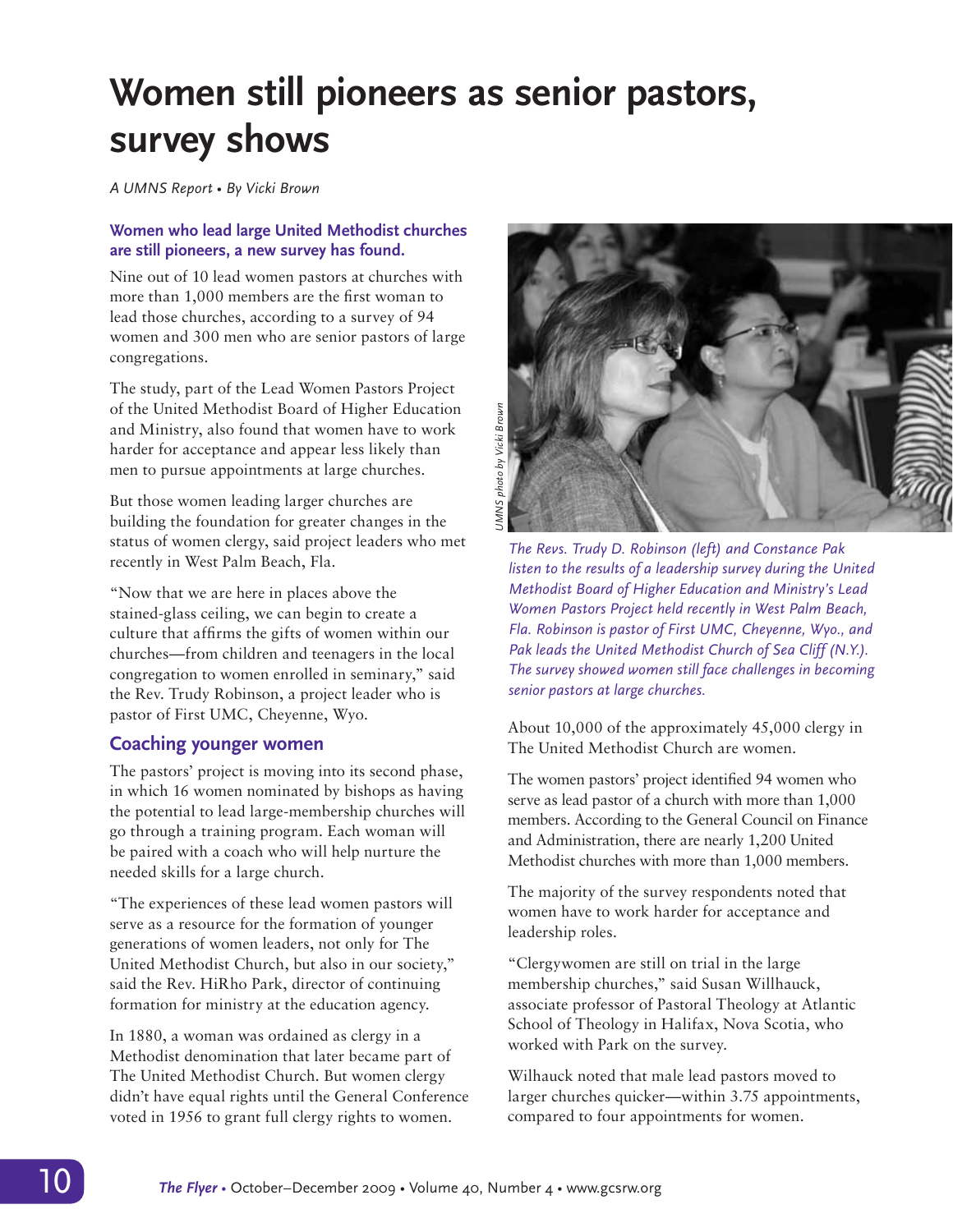"That might not seem like that much difference, but statistically it represents a notable discrepancy," she said. She also found a slightly different career trajectory, with more lead women pastors coming out of appointments beyond the local church, such as district superintendent. One-fourth of women were second-career elders, compared to one-third of men.

## **How men and women differ**

Willhauck said it appears from the comments made by respondents that men are more likely to ask for specific appointments, while women are more likely to say "send me where I'm best suited, or where my gifts are most needed. Women are conditioned to wait to be asked."

The survey, conducted by mail and online from October to December last year, also found men are more nurturing and empathetic than women, and women are more decisive and less confrontational in dealing with conflicts, or more collaborative, Park said.

The overall finding of substantial similarities in leadership style concerned Robinson.

"I worry about us trying to fit into a box that has been defined by men," Robinson said. "We should consider that we might be wise to make room for a variety of leadership styles in all our churches."

Among other findings:

- **»** Three-fourths of women senior pastors believe that serving a large church is a special calling.
- **»** All but three of the men and women senior pastors surveyed where white. "We have tried to be intentional about including racial-ethnic women in those selected for the coaching program," Park said.
- **»** Ninety-nine percent of male pastors were married, compared to 69 percent of women.
- **»** Women pastors listed the three greatest gifts of ministry as preaching, leadership, and administration. Male pastors picked preaching, teaching and administration.  $\mathcal{L}$

*Vicki Brown is associate editor and writer, Office of Interpretation, United Methodist Board of Higher Education and Ministry.*



## **West African women vow to fight disease, poverty**

Women of the West Africa Central Conference met at Monrovia, Liberia, for the first time in a women's gathering May 7–10 under the theme "We Are Better in Christ Together." The four-day gathering at First UMC focused on how women could help combat the deadly HIV/AIDS disease, malaria and poverty, said Alfreda Anderson, Liberia's Women Work coordinator. The women resolved to engage their annual conferences and communities in fighting disease and empowering women against poverty. Kim Lehmann, executive secretary of Women and Children at the General Board of Global Ministries, said Liberia was an appropriate venue for the gathering of women because of the strong female roles in the country's recovery.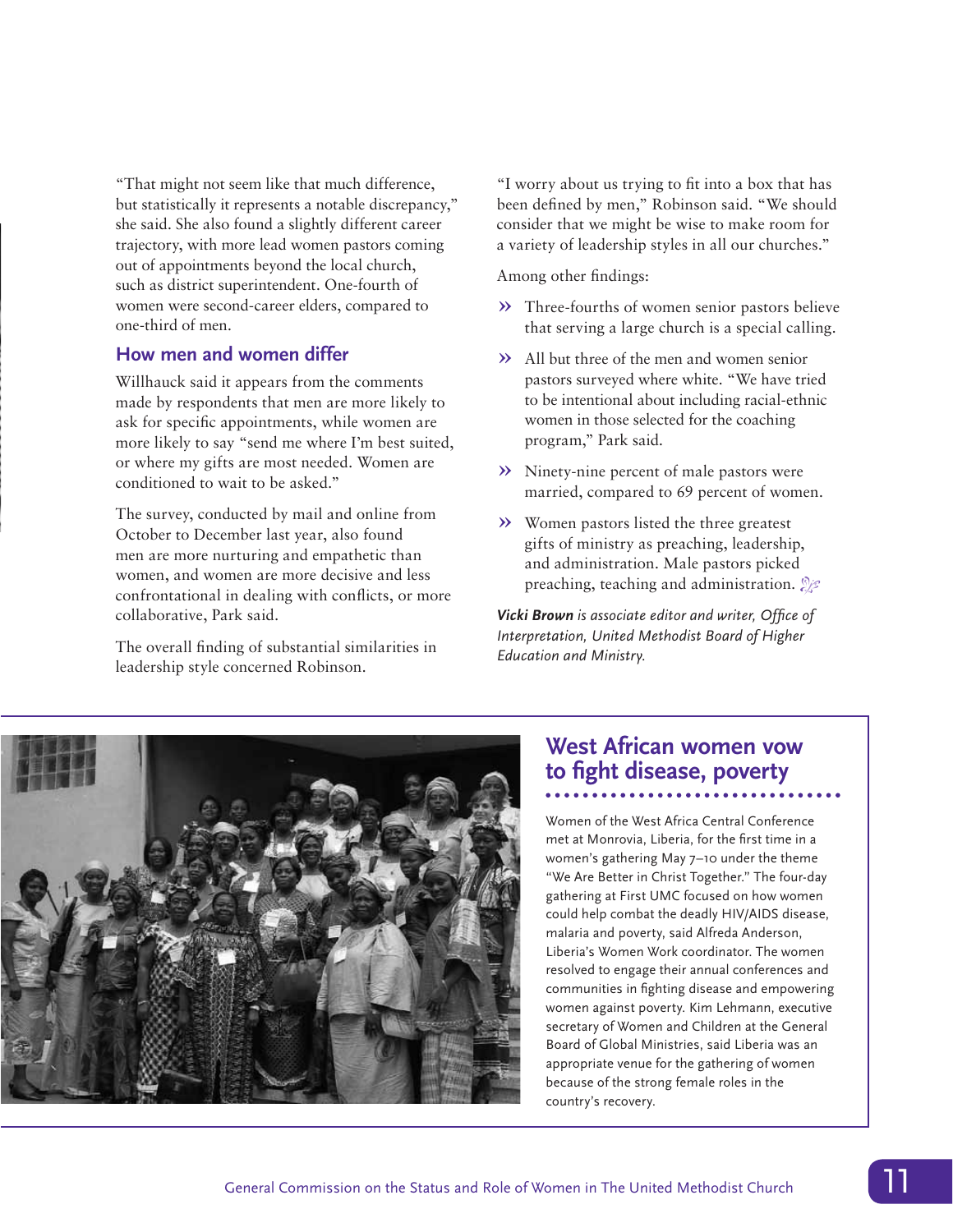#### $\star$  Elka Sharma,  $\rangle$

 $\overline{\star}$ 

ordained elder in the Oregon-Idaho Conference in June, is believed to be the first culturally deaf female ordained elder in the UMC connection. Her appointment is to extension



ministry—pastor across conference boundaries to the Illinois Great Rivers Conference Deaf and Hard of Hearing Ministry where she has been the pastor of Jacksonville UM Deaf Faith Community Church and several outreach sites since July of 2006.

 $\star$  Janine DeLaunay >> was commissioned at the Oregon-Idaho conference session on June 12. Janine, blind since birth, has been an active lay member for many years the conference. After hearing a



call to pursue ordained service, she attended the Northwest House of Theological studies in Salem, Ore and UM-related Iliff School of Theology in Denver. She is appointed to serve the Metzger UMC in Tigard, Ore.

**Elizabeth Liebert** will become the first Roman Catholic sister named as dean of a Presbyterian Church (U.S.A.) school of theology when she takes over the position at San Francisco Theological Seminary. With more than two decades of teaching experience at the 138-yearold seminary in San Anselmo, Calif., Liebert will replace the Rev. Jana Childers, who stepped down June 30 after nearly eight years as dean.

- H Lake Junaluska Conference and Retreat Center welcomes the **Rev. Carolyn Poling** as the director of ministries with young people, following the departure of Marty Cauley, who is receiving a local church appointment in the North Carolina Conference. Poling is a deacon in full connection in the North Georgia Conference.
- **Kara Witherow, takes on the** role of editor for the new *South Georgia Advocate,* which is now a publication of the conference communications office. Her appointment was effective May, 2009.
- $\bigstar$  The Wyoming Conference presented the Jefferson Award for Effectiveness in Urban Ministry to First UMC in Endicott, Pa. and its pastor, the **Rev. Susan E. Davis.** Davis also received the Guy Leinthall Award for Social Justice Ministry. The Akers Award for Excellence in Rural Ministry was given to the **Rev. Nancy J. Stanley**  of the Sanataria Springs/Port Crane Charge in the Oneonta District. The Blair Memorial Scholarship was given to **Patricia Cardin,** a student at Asbury Theological Seminary. The Sister Spirit Award was presented to the **Rev. Jane O'Borski,** pastor of Stewart Memorial UMC in Old Forge, Penn., who is a seminary student at Drew University.

**Anne E. Streaty Wimberly** has received the 2009 Distinguished Alumni Award from Garrett-Evangelical Theological Seminary. Wimberly graduated from Garrett-Evangelical in 1993 with a master of theological studies. She is Professor of Christian Education at Interdenominational Theological Center (ITC), Atlanta, Georgia, where she has been a faculty member for the last 15 years.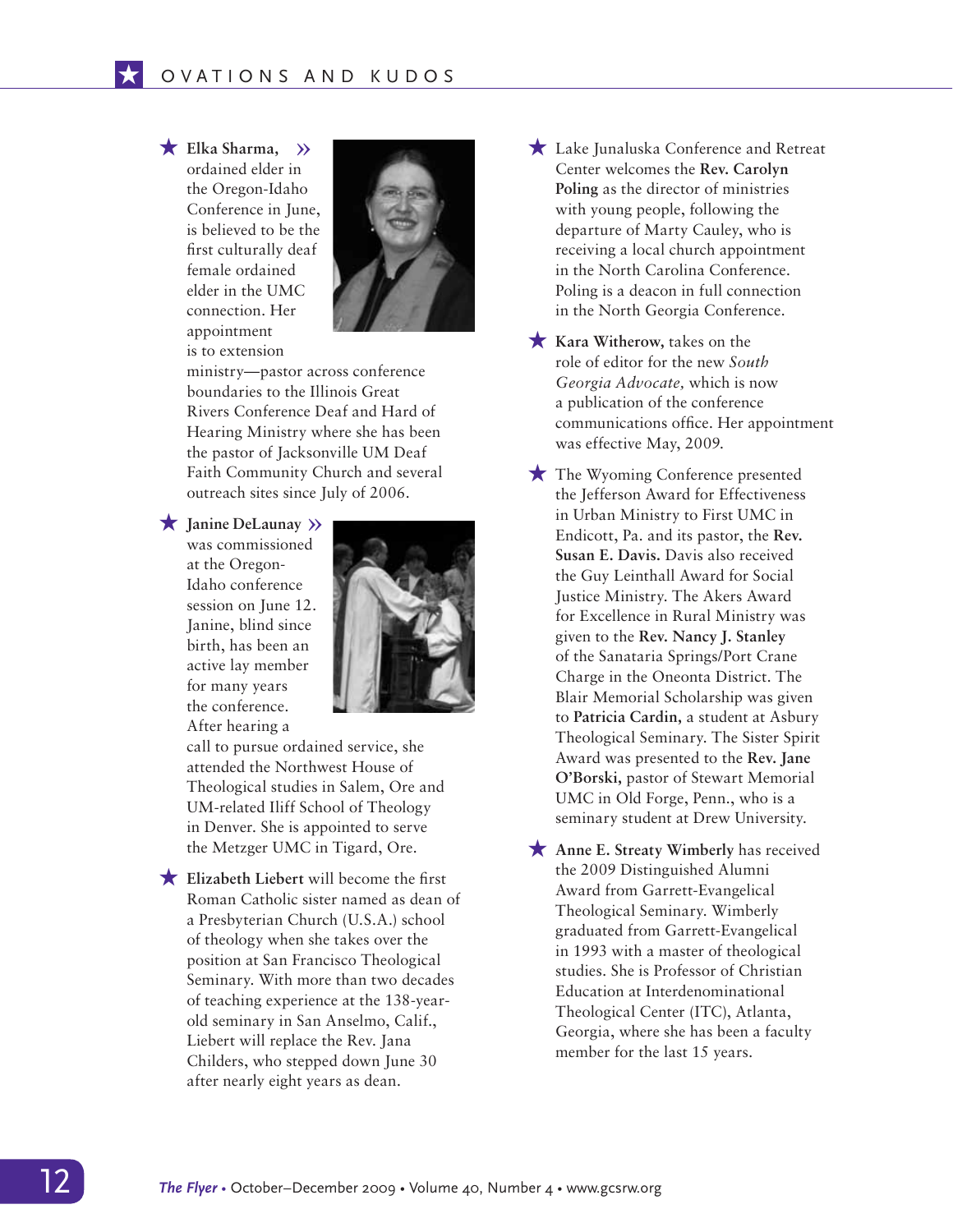

- **☆** First UMC of Exeland, Wis., celebrated the 100th birthday of organist **Helen Aspseter** last July. Aspseter was playing the prelude, accompanying the hymns, and providing worship music throughout the service, just as she has done virtually every Sunday and holy day for the past 74 years. The church was overflowing with well-wishers at the morning worship and later at a musical program in her honor. From youth to grandparents, the program featured performers of all ages, many of whom had been her students.
- **K** Sarah E. Wilke has been named world editor and publisher of Upper Room Ministries, a ministry of the General Board of Discipleship. Wilke previously served as the CEO of UMR Communications and United Methodist Reporter, in Dallas, Texas. In her new post, she will lead an international staff of 81 with offices in Nashville and Johannesburg, South Africa.
- $\star$  The Rev. Robin Wilson has been appointed as the director of ministerial relations for the Alabama–West Florida Annual Conference.
- **★** The Rev. Yvette Davis was appointed Director of Urban and Global Ministries in the Eastern Pennsylvania Conference.
- **★** In the Yellowstone Conference Sue King was elected as director of connectional ministries, a position that had been vacant for the preceding conference year.
- ★ The Rev. Bridgette Young, a member of the North Georgia Conference, has joined the staff of the General Board of Higher Education and Ministry as assistant general secretary for campus ministry.
- **Here** Bari Eason, formerly director of athletic marketing for Belmont University in Nashville, has been named director of marketing and development for the General Commission on United Methodist Men.
- H On Saturday, July 25, **Bishop Ann Brookshire Sherer** and **Wayne Eldon Simpson** were married in a small family wedding ceremony. Wayne, a resident of Lincoln, Neb., is a retired industrial engineer.
- $\bigstar$  The Harry Denman Evangelism Award was established in 1980 by The Foundation for Evangelism to honor pastors and lay persons who are doing the work of responsible evangelism in the local church. Originally a national award, the award is now given at the discretion of each annual conference. The Harry Denman Award for Evangelism in the West Virginia Conference was presented to an outstanding lay worker, **Marieta Reel,** a trained obstetric nurse from Peru, and clergy worker the **Rev. Judy Vetter**  was the clergy recipient. Both received the award because of their work in the Hispanic community around Moorefield.
- $\bigstar$  In the North Alabama Conference, Denman Evangelism Award winners were **Sherry Bassham** (laity) and the **Rev. Melody Traylor** (clergy), both of whom were recognized for their vibrant ministries with young people.
- $\star$  In the Louisiana Annual Conference, the **Rev. Leslie Stephens,** pastor of Faith Crossing UMC, was honored as the recipient of the Harry Denman Award, along with Brooke Dynes, a member of Jefferson UMC in Baton Rouge.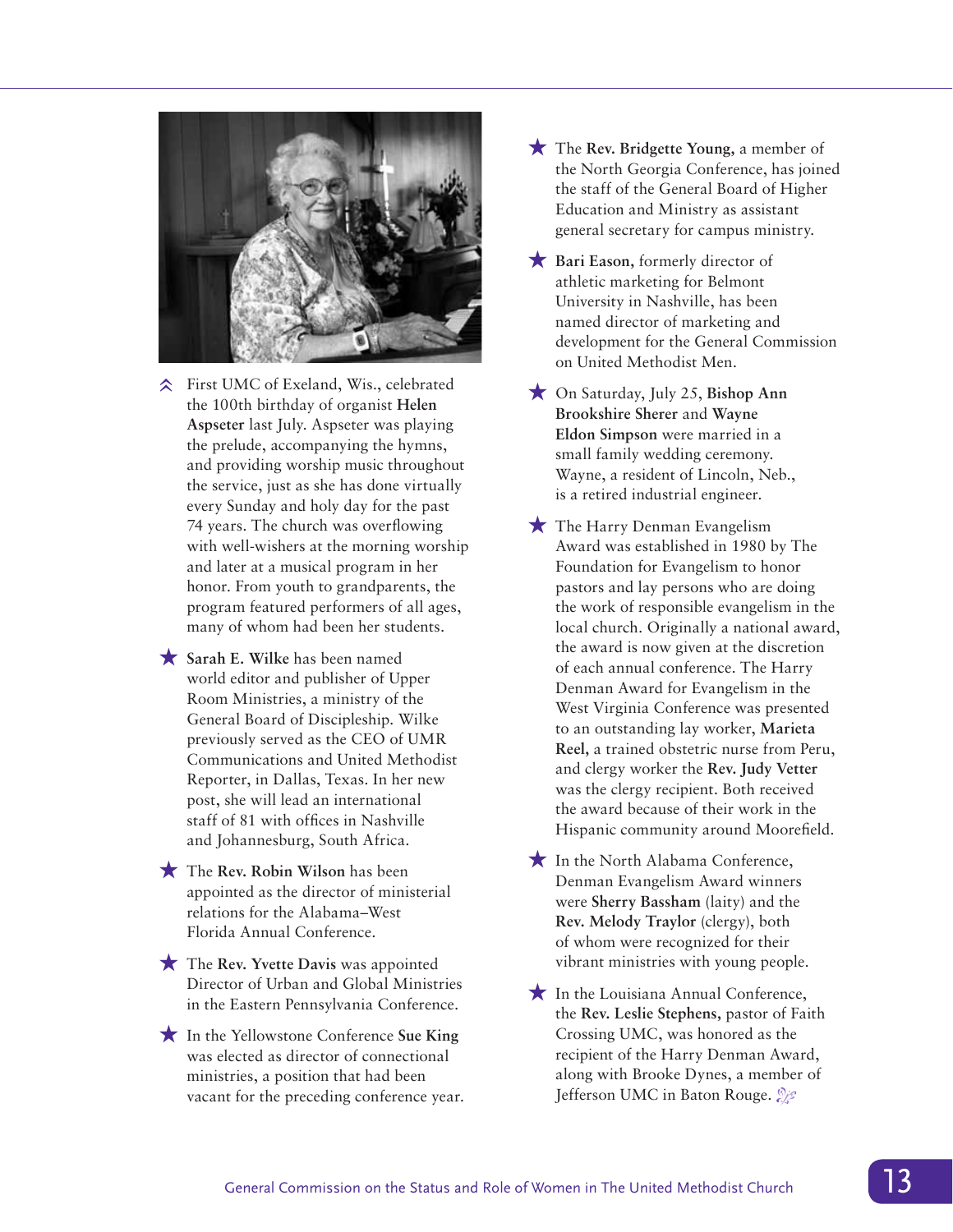# Women by the whome the elected board members **who are the elected board members**

# **to United Methodist general agencies?**

#### *By Lindsey Graham and Craig This*

Women, lay and clergy, comprise 44% of the total membership of the general boards and agencies from the United States jurisdictions. Clergywomen represent 37% of the total elected clergy and laywomen represent 52% of the total elected laity (see Chart 1). These numbers compare quite interestingly to the overall United Methodist members.

Laywomen are nearly 60 percent of overall church membership in the United States; clergywomen represent 23% of active U.S. United Methodist clergy.

## **Chart 1 Jurisdictional Breakdown**



#### **Women gain, lose representation**

Clergywomen have less representation than clergymen in all agencies, except the General Commission on the Status and Role of Women (GCSRW) (see Table 1). In some agencies, the malefemale representation is almost even. In others, such as General Board of Discipleship (GBOD), there are two clergymen for every clergywoman as a voting member. And the governing boards of the General Council on Finance and Administration (GCFA) and United Methodist Publishing House (UMPH), have five clergymen for each clergywoman. No clergywomen serve on the General Board of Pensions and Health Benefits.

Laywomen fair better. GCFA and General Board of Church and Society (GBCS) have an equal number of laywomen and laymen on their governing boards. Laywomen have a numerical advantage to laymen at the GBOD, the Publishing House, the General Commission on Christian Unity and Interreligious Concerns (GCCUIC), General Commission on Religion and Race (GCORR) and GCSRW.

The question is do these numerical advantages translate into leadership positions at the general agency level?

## **Are the jurisdictional pools the problem?**

The representation of laywomen and clergywomen appears to be worse at the jurisdictional level (see Chart 1). Overall, clergywomen make up 17% of the total membership of the general agencies. In no jurisdiction do the clergywomen outnumber the clergymen, but in both the North Central Jurisdiction (25%) and Western Jurisdiction (22%) their overall percentage of the general agency membership exceeds 20%. For the Northeastern and Southeastern, clergymen outnumber clergywomen 2.5 to 1.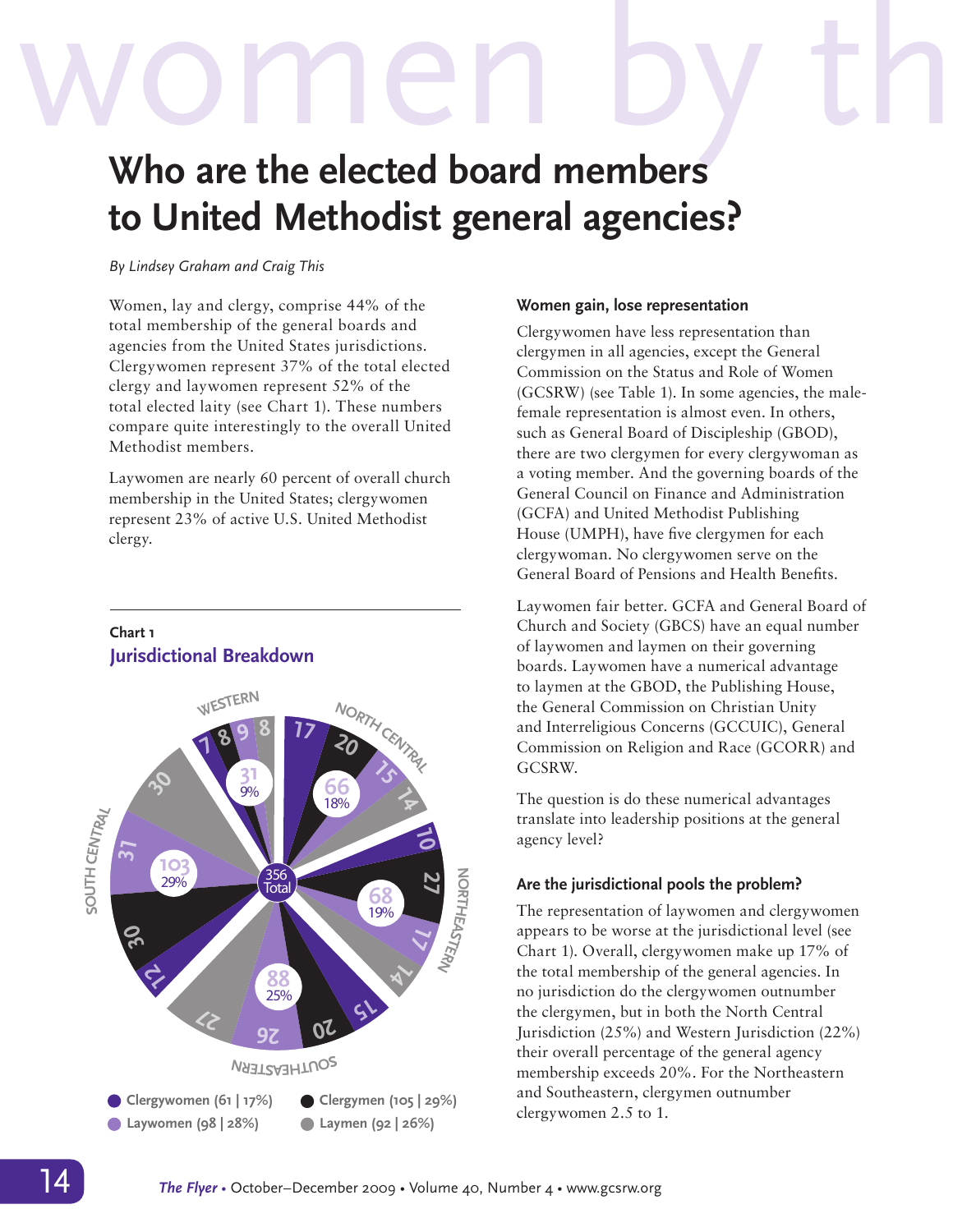# e numbers PART 2

Laywomen make up 28% of the total membership of the general agencies and, as such, tend to have better representation than laymen in most jurisdictions. Except for the South Central Jurisdiction, laywomen outnumber laymen. However, the laywomen's numerical advantage is nothing like that of the clergymen's numerical advantage of clergywomen. Laywomen outnumber laymen in most jurisdictions by a total of two persons and not two times as many.

So, are the jurisdictions the problem? The general agencies can only disperse the membership from the people the jurisdictions elect to serve. If the jurisdictions elected more laywomen and clergywomen, there would be more women to serve the general agencies. Do these elections reflect a lack of qualified women to serve at the general agency level or do they elections institutional sexism that fails to nurture, identify and deploy women as agency board members? All that is available here are numbers, not reasons.

#### **Conclusion**

Paragraph 705 of the 2008 Book of Discipline recommends that the jurisdictional membership on each program board incorporate one-third clergy, one-third laymen and one-third laywomen. The general agency membership numbers show that this is not the case.

Clergy make up 47% of the total general agency membership and neither laywomen (28%) nor laymen (26%) approach one-third representation. The problem lies with the jurisdictions and their inability to provide a greater diversity of representation of individuals to serve at the general agency level. It is time to challenge all U.S. jurisdictions to claim our denominational call to be a more diverse and inclusive church at all levels.  $\mathcal{Z}$ 

*Lindsey Graham is website coordinator for GCSRW. Craig This is data analyst in the Department of Institutional Research at Wright State University in Ohio.*

#### **Table 1**

|                           | <b>Clergywomen</b><br>% of Total | <b>Clergymen</b><br>% of Total | Laywomen<br>% of Total | Laymen<br>% of Total | <b>Total</b><br>% of Women |
|---------------------------|----------------------------------|--------------------------------|------------------------|----------------------|----------------------------|
| <b>Connectional Table</b> | $5$   23.81%                     | 7 33.33%                       | 3 14.29%               | 6 28.57%             | 21 38.10%                  |
| <b>GBCS</b>               | $8 20.00\%$                      | 10   25.00%                    | $11   27.50\%$         | $11   27.50\%$       | 40 47.50%                  |
| <b>GBGM</b>               | $6$   17.14%                     | 9 5.71%                        | 7 20.00%               | 13 37.14%            | 35 37.14%                  |
| <b>GBHEM</b>              | 11   26.19%                      | $4 33.33\%$                    | 6 14.29%               | 11   26.19%          | 42 40.48%                  |
| <b>GBOD</b>               | 6 16.67%                         | 12 33.33%                      | 11 30.56%              | 7   19.44%           | 36 47.22%                  |
| <b>GBPHB</b>              | 0   0.00%                        | 5 31.25%                       | 3 18.75%               | 8   50.00%           | 16   18.75%                |
| <b>GCCUIC</b>             | 4 18.18%                         | 4 18.18%                       | 8 36.36%               | 6 27.27%             | 22   54.55%                |
| <b>GCFA</b>               | 2   5.88%                        | 10   29.41%                    | 11   32.35%            | 11   32.35%          | 34 38.24%                  |
| <b>GCORR</b>              | 4 14.81%                         | 11   40.74%                    | 8 29.63%               | 4 14.81%             | 27 44.44%                  |
| <b>GCSRW</b>              | $9 \mid 33.33\%$                 | $3$ 11.11%                     | $13 \mid 48.15\%$      | 2 7.41%              | 27   81.48%                |
| <b>UMCOM</b>              | 1   6.25%                        | 3 18.75%                       | 5 31.25%               | 7 43.75%             | 16 37.50%                  |
| <b>UMPH</b>               | 3 10.00%                         | 16   53.33%                    | 7 23.33%               | 4   13.33%           | 30 33.33%                  |
| <b>TOTAL</b>              | 59   17.05%                      | 104 30.06%                     | 93 26.88%              | 90 26.01%            | 346   43.93%               |

## **Breakdown of Jurisdictional Elected Board Members**